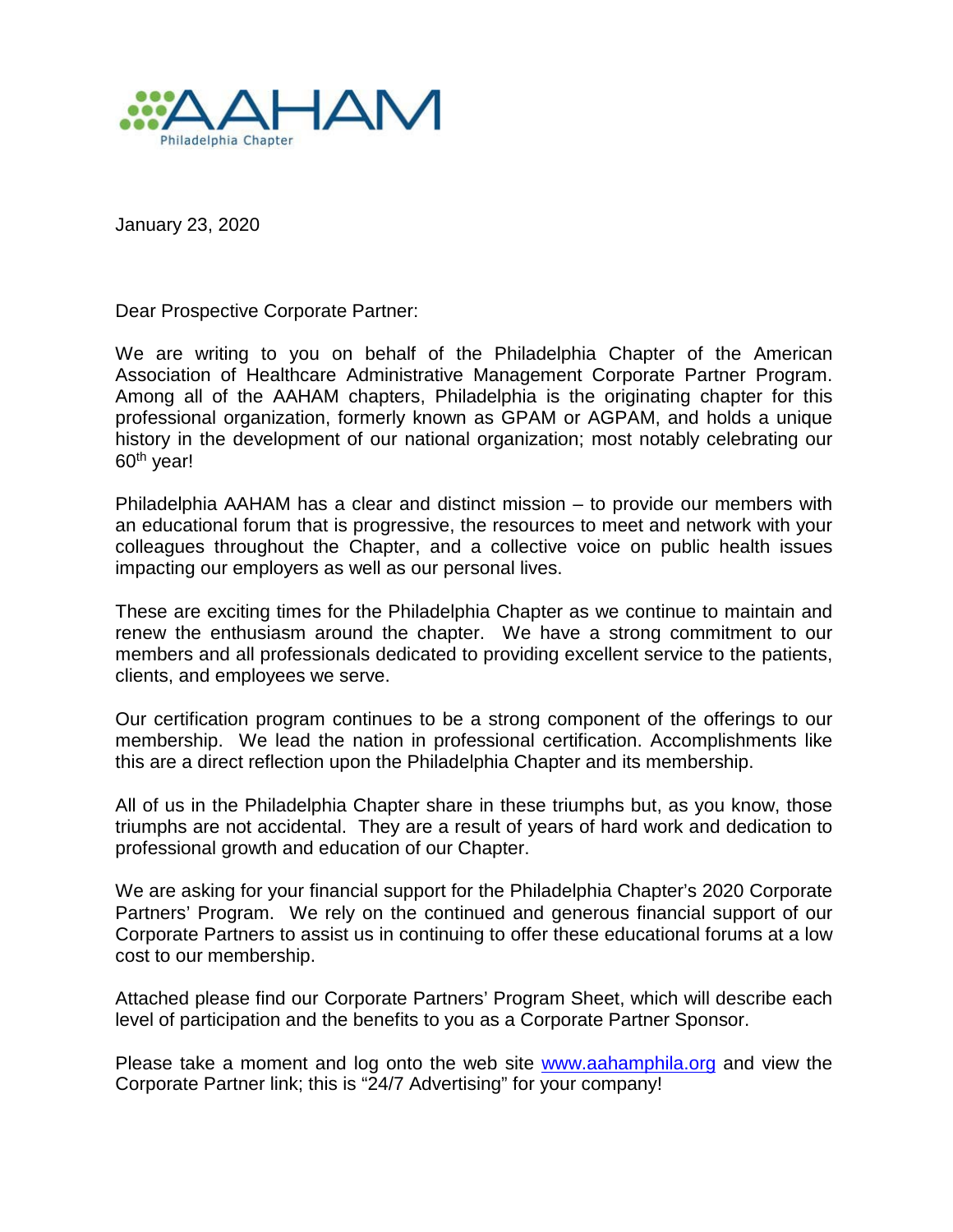

We hope you will participate in Philadelphia's Corporate Partner Program so we may continue to flourish and provide excellent educational programs. Please send your contributions to the following address:

> **Kim Roberts, AAHAM Treasurer** Vice President, Revenue Cycle Operations Abington Jefferson Health, Schilling Campus 2510 Maryland Road, Suite 200 Willow Grove, PA 19090-1135

Please call either Donna Schroeder at 215-885-1046, extension 250 or Mary Wallace at 215-630-6990, should you have any questions.

Sincerely,

*Donna Mary*

Donna L. Schroeder Mary Wallace Corporate Partners Committee Chairperson Corporate Partners Committee

**Enclosures**